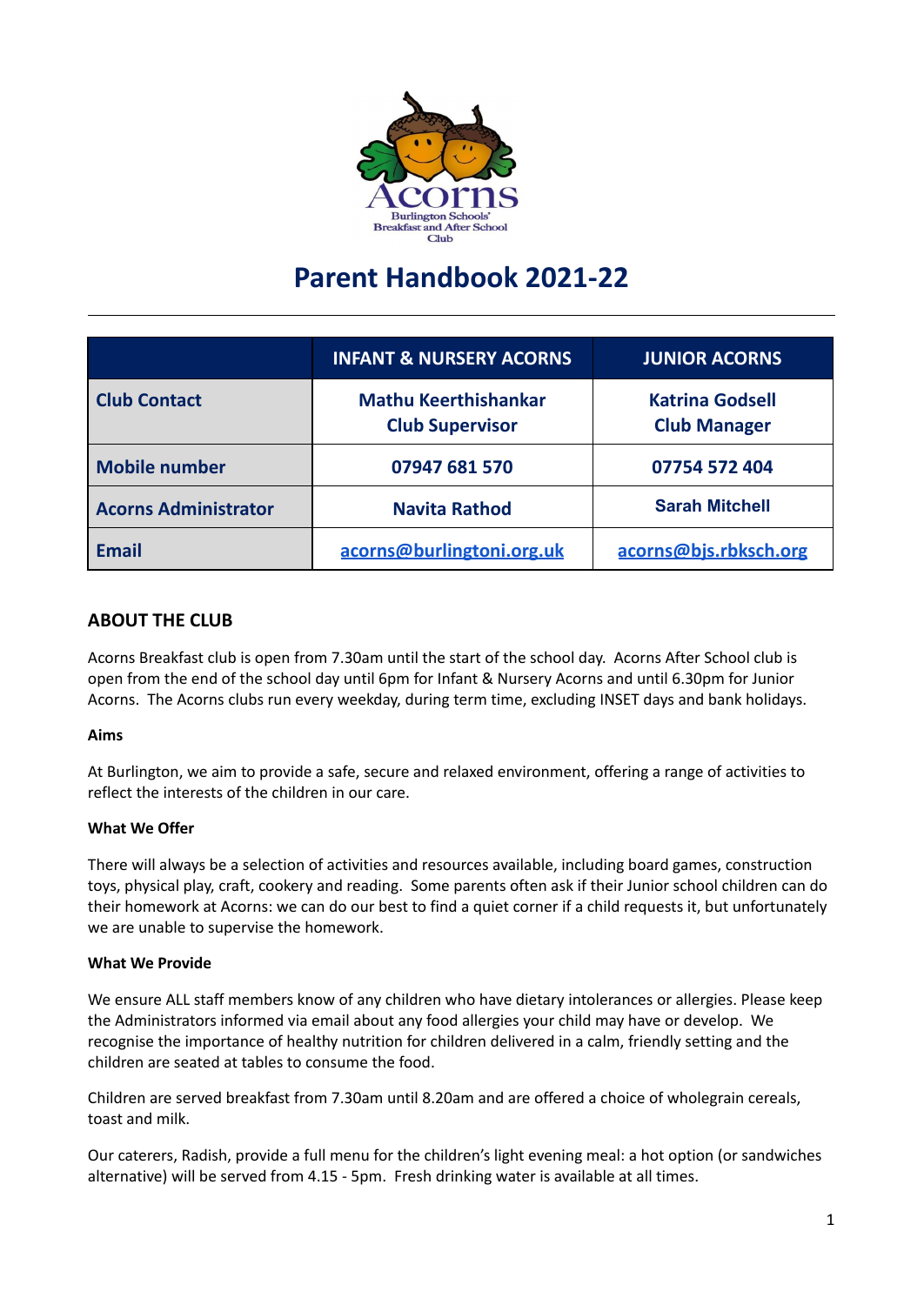# **Child Induction Procedures**

When children first join Acorns they will be allowed to settle in at their own pace. The new child will be introduced to all members of staff and to the children collectively.

- Children in Nursery and Reception and their parents will be introduced to their key workers.
- The club's activities, rules and routines, such as snack time, signing in and signing out, will be explained.
- The child will be shown around the club and told where they can and cannot go.
- The fire evacuation procedure and the locations of all fire exits will be explained.
- Staff will keep a close eye on the new child and will ensure that they are happy, engaged and feel secure in the club environment.

If a child seems to be taking an unusually long time to settle in, this will be discussed with their parents or carers to see what can be done to make the transition easier.

#### **Staffing**

All of our staff have experience of working with children and will undertake professional development training. All staff members are DBS checked and trained in Safeguarding. There is also a paediatric first aider and a member of staff with an NVQ Level 3 within the Infant staff team. The Manager of the Juniors holds a BA Degree in the Early Years.

#### **Policies**

Acorns Breakfast and After School provision is run separately by each school and therefore adopts the respective school's policies. Please see each school's website for all our latest policies.

# **TERMS AND CONDITIONS**

#### **Admission**

Admission to Acorns is for children who are 3 to 11 years old. Booking forms are available on both school websites and/or in both school offices. Booking forms should be emailed to the respective Acorns Administrator.

We use a waiting list system when the need arises. Places will be offered to those on the waiting list in the following order of priority:

- 1. Children requiring 5 morning and/or afternoon sessions, every weekday
- 2. Children with siblings currently attending Acorns on the same days / sessions
- 3. Any remaining places will be offered to children in the order of their date of application

# **Registration Forms**

Registration forms must be returned before your child starts at the club. Emergency contact details must be kept up to date at all times and it is the responsibility of the parent/carer to notify the respective Acorns Administrator by email of any changes in details as soon as possible. Please include information about special educational needs, English spoken as an additional language or any other complex health matters that you feel play leaders should know about your child. This information will be treated as confidential and will be stored appropriately.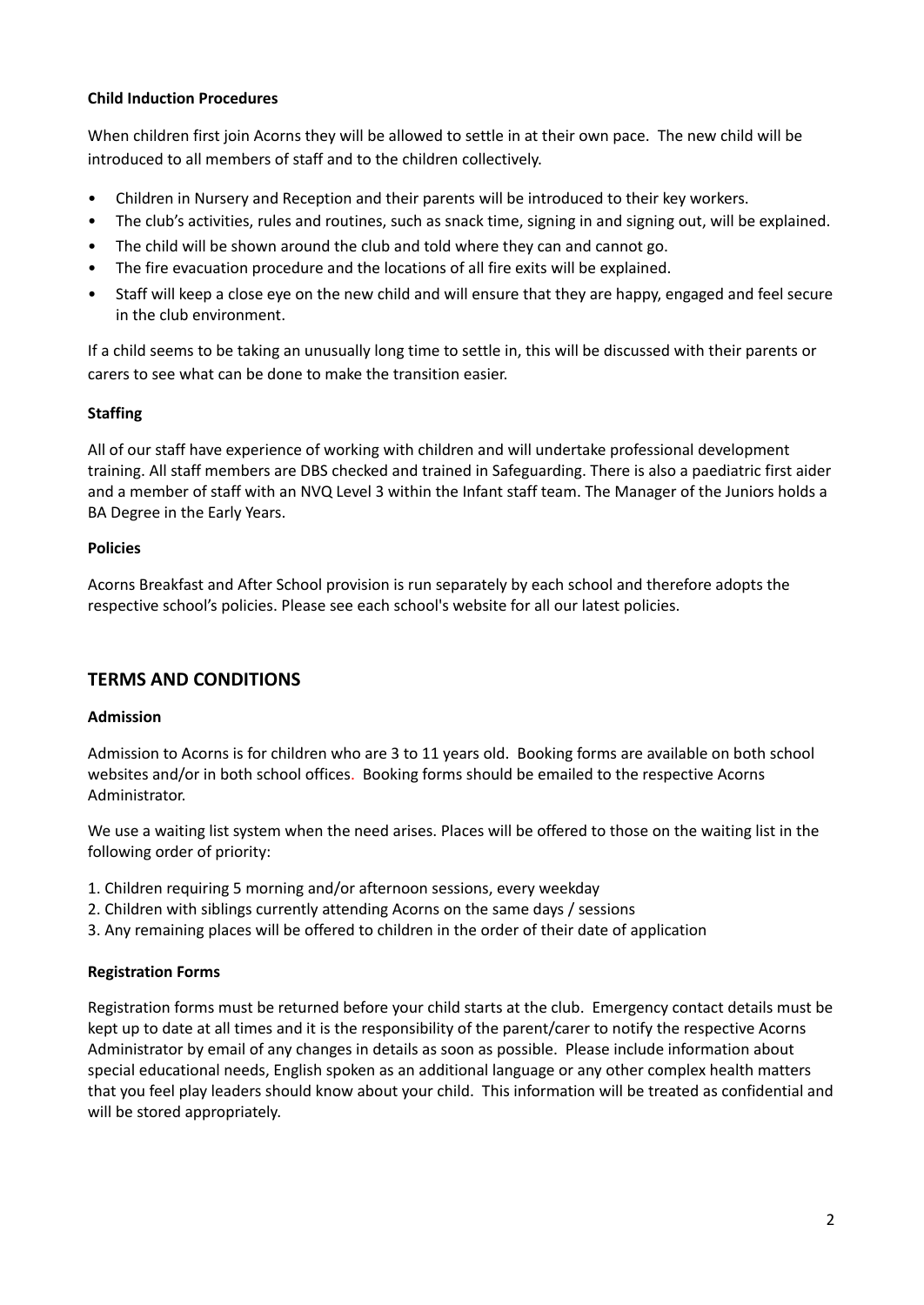#### **Re-enrolment Every New Academic Year**

All existing Acorns families must go through the re-enrolment process during the Summer term to secure their places for the new academic year starting in September. Existing Acorns families are given the opportunity of priority re-booking before we consider any new admissions for September. During this re-booking process, families also have the opportunity to change or request additional sessions if required.

Please note, we cannot keep a place open for your child in the new academic year, unless you complete the re-enrolment process. Registration forms must be completed by all families (new or existing) prior to the start of a new academic year.

## **Payment of Fees**

Fees are £5.00 per child per session for Breakfast club and £13.00 per session for After School club, payable in advance of each half-term. There is no sibling discount. The club fees will be reviewed annually and confirmed in advance of September.

Parents are able to pay online via School Gateway and with electronic childcare vouchers. Join School Gateway by visiting this [website](https://login.schoolgateway.com/0/auth/register) or downloading the app for your phone (available on App Store and Google Play).

For childcare vouchers, search for the respective OFSTED registration number or provider code, as shown below, on your provider's system. Please note, vouchers need to be allocated to the correct school, and this may mean you need to set up 2 separate accounts with the same provider if you have children in both the Infant and Junior schools.

|                                                                                                                        | <b>INFANT &amp; NURSERY ACORNS</b>                                            | <b>JUNIOR ACORNS</b>                                                               |
|------------------------------------------------------------------------------------------------------------------------|-------------------------------------------------------------------------------|------------------------------------------------------------------------------------|
| <b>OFSTED registration number</b>                                                                                      | 102565                                                                        | 102564                                                                             |
| <b>Queries regarding childcare</b><br>vouchers, please contact:                                                        | Clare Burton<br>bursar@burlingtoni.org.uk                                     | Julie Kerr<br>bursar@bjs.rbksch.org                                                |
| <b>Common provider codes:</b><br>Edenred<br>Sodexo<br>Computershare<br>Care-4<br>Fideliti<br>Apple<br><b>Fair Care</b> | P21074037<br>846234<br>0023591755<br>32369136<br><b>BUR091C</b><br>CA00012037 | P21278880<br>907155<br>0026587727<br>77715406<br><b>BUR113C</b><br><b>BURL0820</b> |
| <b>RG Childcare</b>                                                                                                    |                                                                               | 13920395054                                                                        |

Please ensure that fees are paid promptly. Non-payment for more than one week may result in your place being terminated. If you are having difficulty paying fees, please speak or email in confidence to the respective Acorns Administrator.

# **Temporary Changes**

Please remember that we need to know if your child will not be attending the club for any reason. If you know in advance of any days when your child will not be present, please email the respective Acorns Administrator. If you have changes for that same day or the next day you should call or text the respective Club Contact on the club mobile. Please note that we do not refund or credit any odd days that your child does not attend.

Fees are payable for all regular, allocated sessions including when your child is sick, away on a school trip or journey (e.g. PGL / Sayers Croft) or on holiday (regardless of the amount of notice given). This is because we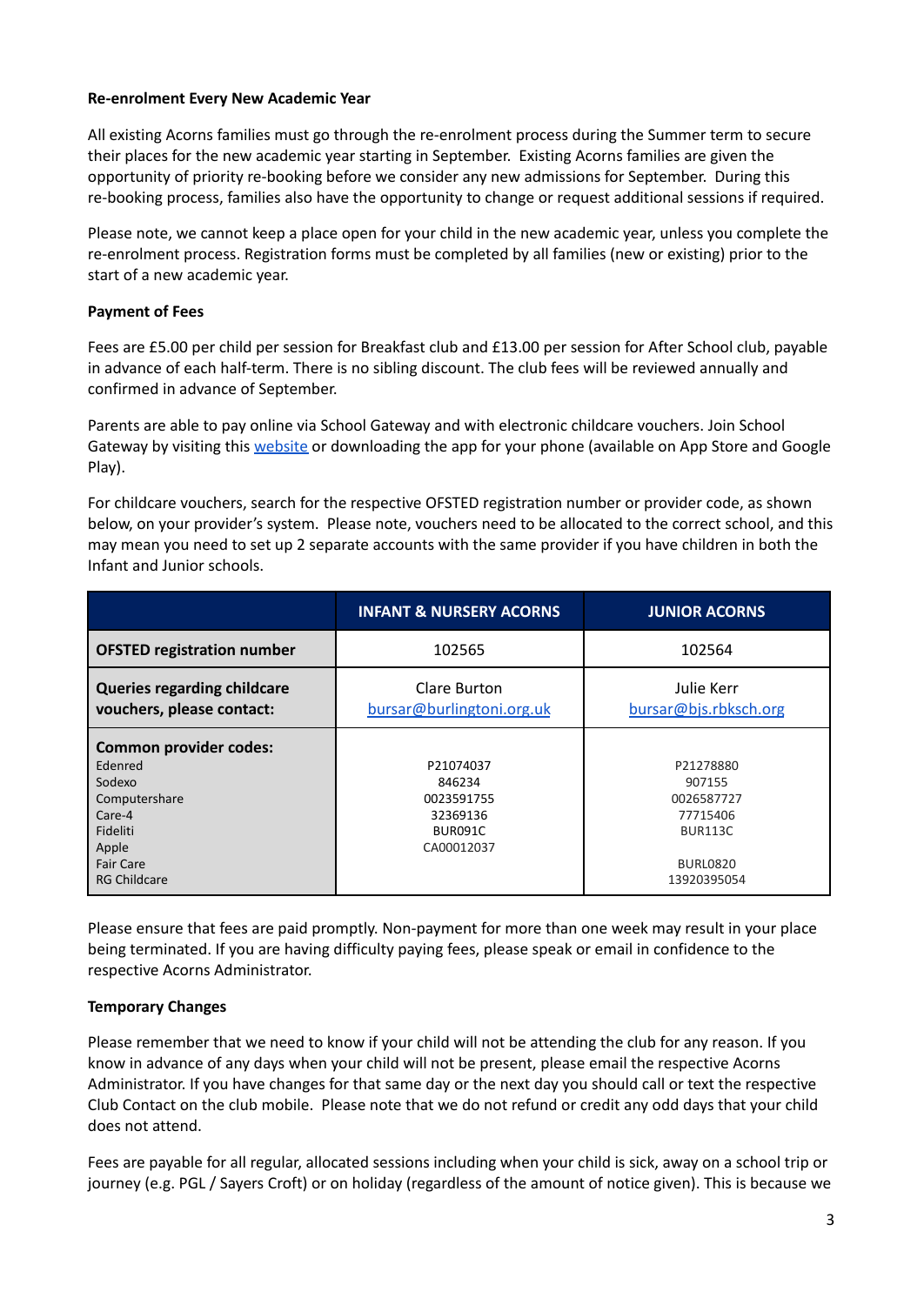must still pay the staff, regardless of pupil numbers per session. We do not charge for bank holidays and professional training days (i.e. INSET days).

When schools close early from 1.45pm / 2pm (e.g. parents evening / end of term) the club will run from the end of the day until 5pm. Early closure days are detailed on the schools' websites a year in advance via the term dates page. Parents will be given at least 1 week's notice of such occasions.

## **Changes to Days and Cancelling Your Place**

To change or cancel a session or to terminate your place at Acorns, we require 6 week's notice. If you need to change the days that your child attends, please email the respective Acorns Administrator. We try to accommodate such changes wherever possible but you may be placed on a waiting list if space is not available. If you do not give the required notice before cancelling a session(s) or terminating your Acorns place, we will ask for fees to be paid in lieu.

#### **Participation in Burlington Activity Clubs**

Acorns After School club charges are based on the opening hours of the provision. The Burlington Schools will continue to offer separately run activity clubs. These are booked and paid for individually and charged in addition to the fees for Acorns After School club. Children will go straight to their school based clubs at the end of the school day and will join Acorns After School club afterwards. Infant children will be collected by Acorns play leaders and taken to the Infant hall, whilst Junior children will meet in another room in the Junior school where a playleader will sign them in on the register.

# **ARRIVALS AND DEPARTURES**

The manager / supervisor will ensure that an accurate record is kept of all children in the club, and that any arrivals or departures are recorded in the register. The register is kept in an accessible location on the premises at all times. In addition, we conduct regular headcounts during the session.

# **Arriving to Acorns**

Our staff will greet each child warmly on their arrival at the club and will record the child's attendance in the daily register straight away, including the time of the arrival.

#### **Escorting Children to and from School**

The club and school have a clear agreement concerning the transfer of responsibility for children's safety to and from the club.

- Acorns staff will escort all Nursery and Infant children to and from their classrooms and conduct a verbal handover (e.g., any accidents, information from/for home etc.) with teachers.
- Acorns staff will collect Year 3 children for the first half-term until they are familiar with the school layout.
- Year 4, 5 and 6 will make their own way to/from the Junior Acorns meeting room. If a child is booked into the club and we haven't received a phone call/e-mail informing us of their absence, we will check whether the child was present at school that day.
- If a Year 5 or 6 child will be walking to Acorns Breakfast club by themselves, parents must notify Katrina, the Junior club manager, by text message to the club mobile 07754 572 404.
- If a child has failed to arrive for Breakfast club or After School club without explanation, staff will contact the parents/carers or school office to check where the child should be. If staff still have concerns about the child's whereabouts after attempts to contact the parents have failed and the child's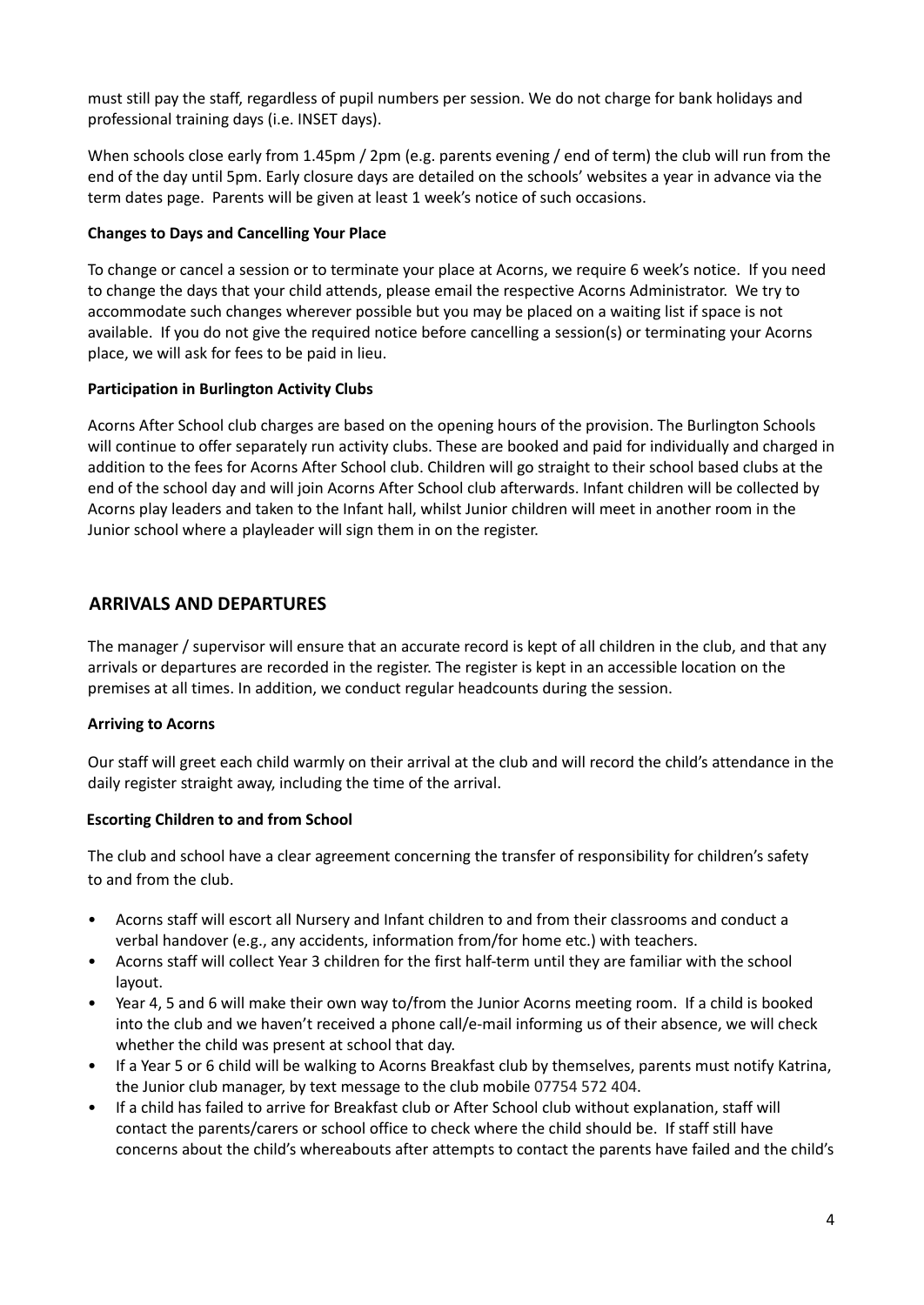whereabouts is not known, staff will immediately inform the manager who will implement the **Missing Child** procedure (see below).

# **Missing Child Procedures**

At Acorns we are always alert to the possibility that children can go missing during sessions. To minimise the risk of this happening, staff will:

- Carry out headcounts before leaving an area and on arrival to a new one
- Make sure doors/gates are always locked and secure
- Use a radio to alert staff of children moving between the Junior building and Great Hall
- Nursery children to only use the toilet in the Acorns Club Room
- Infant children are always escorted if moving to a different area of the school

In the unlikely event of a child going missing, the following steps will be taken:

- Staff will contact the parents/carers or school office to check where the child should be.
- All staff will be informed that the child is missing including the Head Teachers of both the Infant and Junior schools.
- Staff will conduct a thorough search of the premises and surrounding area. After 10 minutes the police will be informed. The manager will then update the child's parents/carers.
- Staff will continue to search for the child whilst waiting for the police and parents to arrive. We will maintain as normal a routine as possible for the rest of the children at the club.
- The manager will liaise with the police and the child's parent/carer.

The incident will be recorded in the **Incident Log**, and reported to **RIDDOR**. A review will be conducted regarding this, and any other related incidents, along with relevant policies and procedures. We will identify and implement any changes as necessary.

# **Departing from Acorns**

- Staff will ensure that parents or carers sign children out before they leave, including the time of collection.
- Children must be collected by a parent/adult who has been authorised to do so on their registration form. If parents require another person who is not listed on the registration form to collect their child, the child's parents or carers must inform the club in advance and provide a description of the person and a password that they will use. If the manager / supervisor has any concerns regarding the person collecting, he/she will contact the main parent or carer for confirmation. Children will not be released into the care of a person unknown to us without parental/carer authorisation.
- The parent or carer must notify the club if they will be late collecting their child. If the club is not informed, the manager / supervisor will follow procedures for an **Uncollected Child** (see section below)**.**
- Children over the age of eight will only be allowed to leave the club alone at the end of the session if the club has discussed this with the child's parents and has received their written consent.
- Children below the age of eight will not be allowed to leave the club unaccompanied.

# **Uncollected Child Procedures**

The Acorns After School Club finishes at 6pm for Infant & Nursery Acorns and 6.30pm for Junior Acorns. **It is the parent's/carer's responsibility to ensure their child is collected by this time.** If unavoidably delayed, the club must be contacted and alternative arrangements made for collection. **A late payment fee of £15.00** for up to 15 minutes' delay will be charged for late pick-ups and a payment slip issued. For every **additional 15 minutes' delay, a further £15 will be charged. Persistent offenders will result in the cancellation of the child's place.**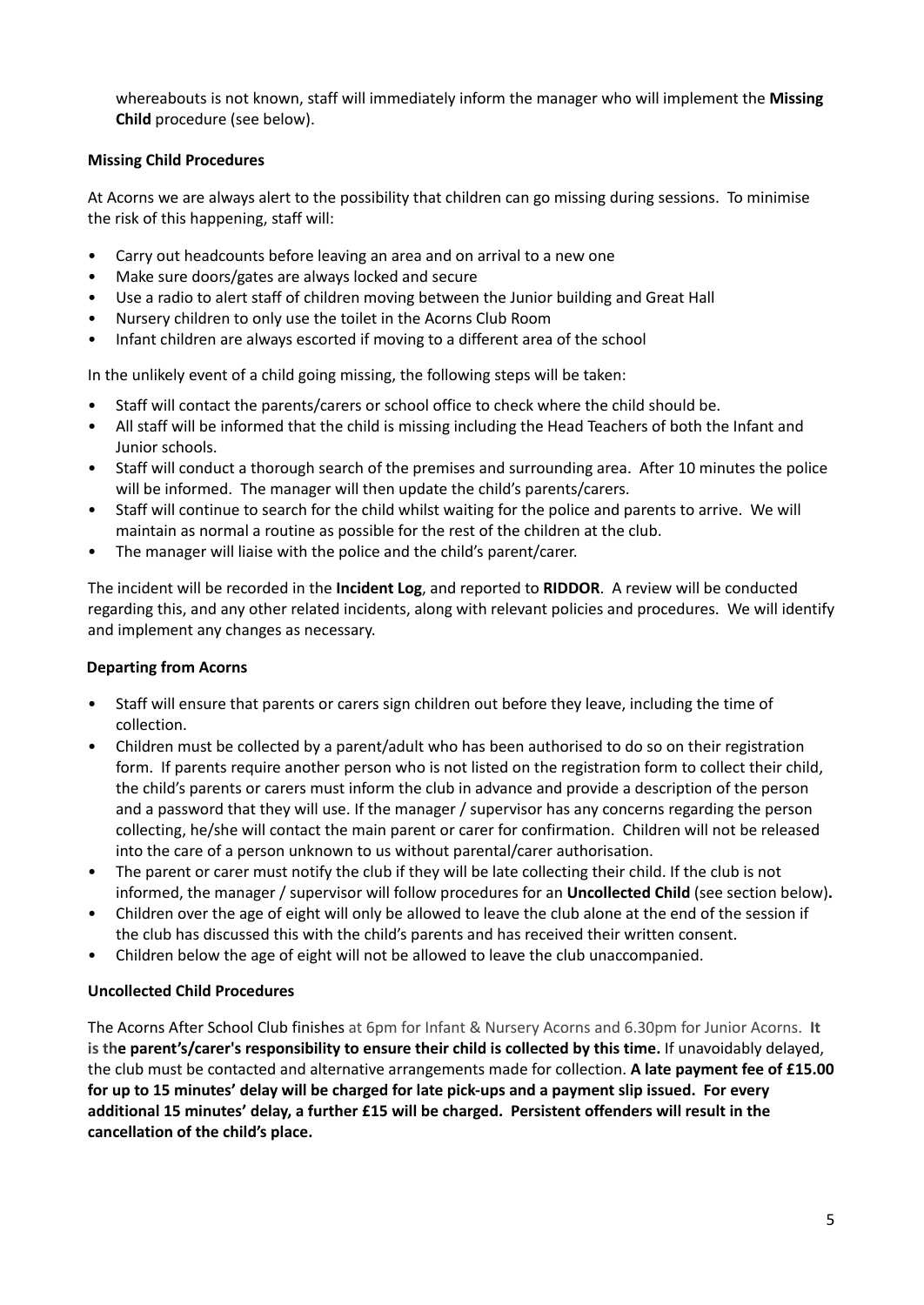If a child remains uncollected after 6.15pm for Infant & Nursery Acorns or 6.45pm for Junior Acorns, and no contact has been made by the child's family, staff will ring the local authority duty social worker in SPA **(Single Point of Access) to report this as a safeguarding concern.**

# **Breakfast Club Drop Offs**

For children accessing Acorns Breakfast club, children must be accompanied by an adult and signed in each morning.

| Junior drop off point | Access via the black gate by the Children's Centre; ring the buzzer                                                        |
|-----------------------|----------------------------------------------------------------------------------------------------------------------------|
|                       | Infant / Nursery drop off point   Access via the main blue gate off Burlington Road<br>I Call Infant club mobile for entry |

If you have children across both schools, please drop your child at Infant / Nursery Acorns before dropping *off your Junior Acorns child.*

# **After School Club Pick Ups**

If you wish to call the club mobile (07947 681 570 for Infant Acorns or 07754 572 404 for Junior Acorns) 10 minutes prior to your arrival, staff will try to have your child ready for pick up at the following collection point:

| Junior pick up point           | Access via the black gate by the Children's Centre; ring the buzzer<br>Please note the black gate will be manned from 5pm. If you would       |  |
|--------------------------------|-----------------------------------------------------------------------------------------------------------------------------------------------|--|
|                                | like to collect your child earlier, please ring the Junior club mobile<br>when you are at the black gate and we will bring your child to you. |  |
| Infant / Nursery pick up point | Access via the main blue gate off Burlington Road<br>Call Infant club mobile for entry                                                        |  |

If you have children across both schools, please pick up your child at Infant / Nursery Acorns before picking *up your Junior Acorns child.*

# **CHILD SAFEGUARDING**

We do our utmost to create an environment in which children are safe from abuse and in which any suspicion of abuse is promptly and appropriately addressed. We comply with local and national child protection procedures and ensure that all staff are appropriately trained.

# **EQUAL OPPORTUNITIES**

Our club provides a safe and caring environment, free from discrimination, for everyone in our community including children with additional needs. We respect differing racial origins, religions, cultures and languages in our multi-ethnic society so that each child is valued as an individual without racial or gender stereotyping. We will challenge inappropriate attitudes and practices. We will not tolerate any form of racial harassment.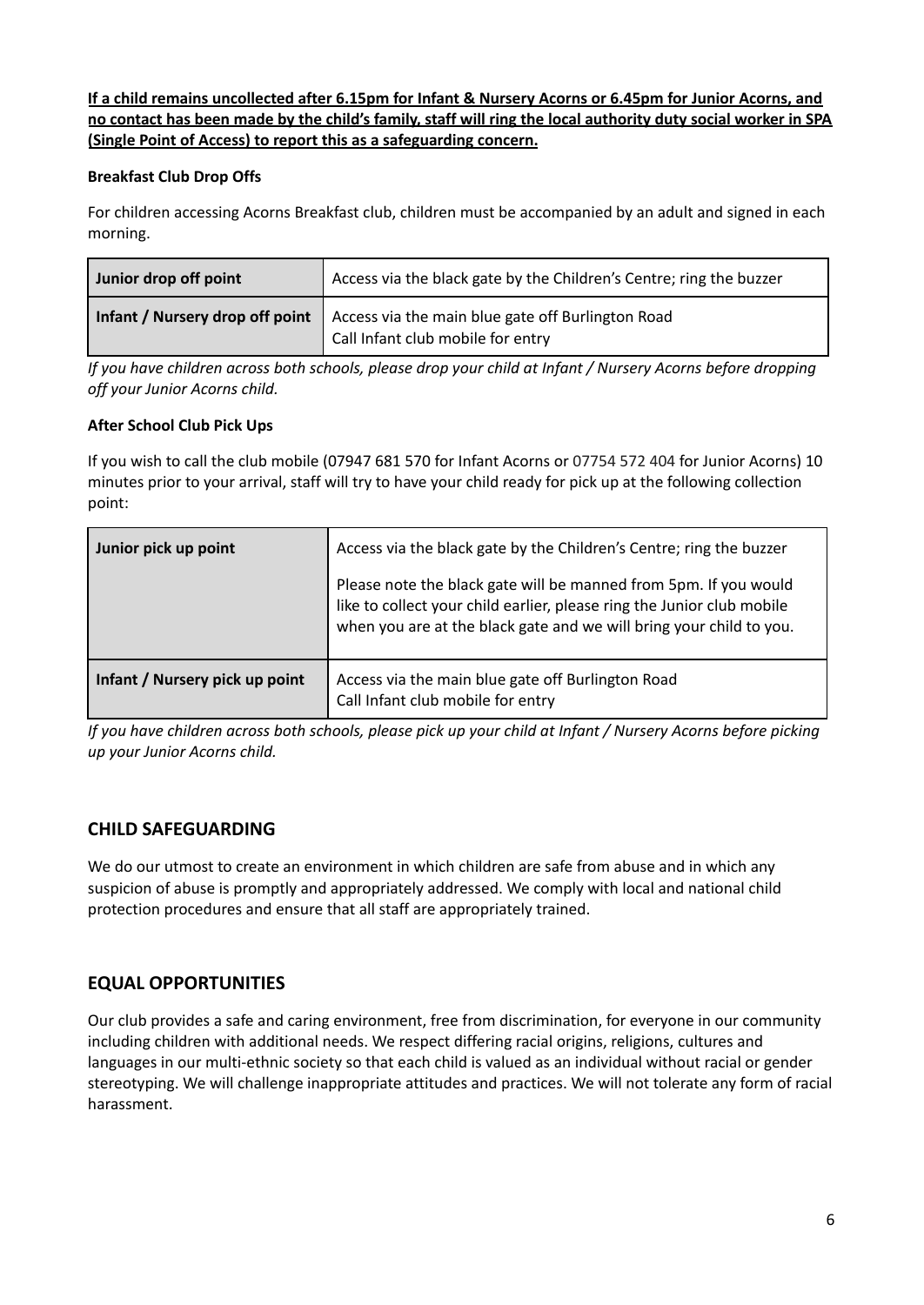# **SEND**

We welcome applications for children with special educational needs and disabilities and support their time at Acorns through liaising with the class teacher and/or SENCO, speaking to parents/carers, getting to know the child and planning their transition carefully. Our aim is for all children to be able to access the club activities safely and positively. Please see the SEND Policy on the schools' websites.

# **GENERAL INFORMATION**

#### **School Closure in an Emergency**

Should there be a reason to close Acorns (i.e. heavy snow) parents should first check either school's website where a message will be on the home page and a message will also be sent via the School Gateway / MySchool app. If a decision has been made to close both Burlington Schools, Acorns will also be closed. You can also ring the respective club mobile if you have any serious concerns.

#### **Behaviour (children)**

The club promotes an atmosphere of care, consideration and respect for everyone attending.

We encourage appropriate behaviour through: praise for good behaviour; emphasis on cooperative play and sharing; talking to children with the courtesy that we expect from them and engaging children in activities.

If a child is violent, or if their behaviour poses an immediate danger to themselves or others, we will require them to be collected from the club straightaway. In exceptional circumstances, and only when all other attempts at behaviour management have failed, we reserve the right to permanently exclude a child from the club. Depending on the seriousness and frequency of the behaviour, we may give as little as 1 week and up to a maximum of 4 weeks' notice. The notice period will be determined case by case.

#### **Behaviour (adults)**

We will not tolerate, from any person (whether a parent, carer or visitor): bullying; aggressive, confrontational or threatening behaviour; or behaviour intended to result in conflict towards any member of staff or child within the club. Our club is a place of safety and security for the children who attend and the staff who work here, and we reserve the right to ban anyone exhibiting inappropriate behaviour from our premises.

#### **Illness, Accidents and First Aid**

If a child becomes unwell whilst at the club we will contact the parent/carers and ask them to make arrangements for them to be collected as soon as possible.

Every precaution is taken to ensure the safety of the children at all times. Staff are trained in first aid and a first aid kit is kept on the premises. In the event of an accident requiring urgent medical attention, the parent/carer will be contacted immediately. In the event that we are unable to contact a parent or carer, and a pupil needs to be taken to hospital, a member of staff will always accompany them and will stay with them until a parent arrives. The club will try to ensure that the staff member will be one the pupil knows.

We follow a 48 hour rule for children with vomiting and diarrhoea. Your child may return to the Breakfast or After School club 48 hours after their last bout of sickness or diarrhoea.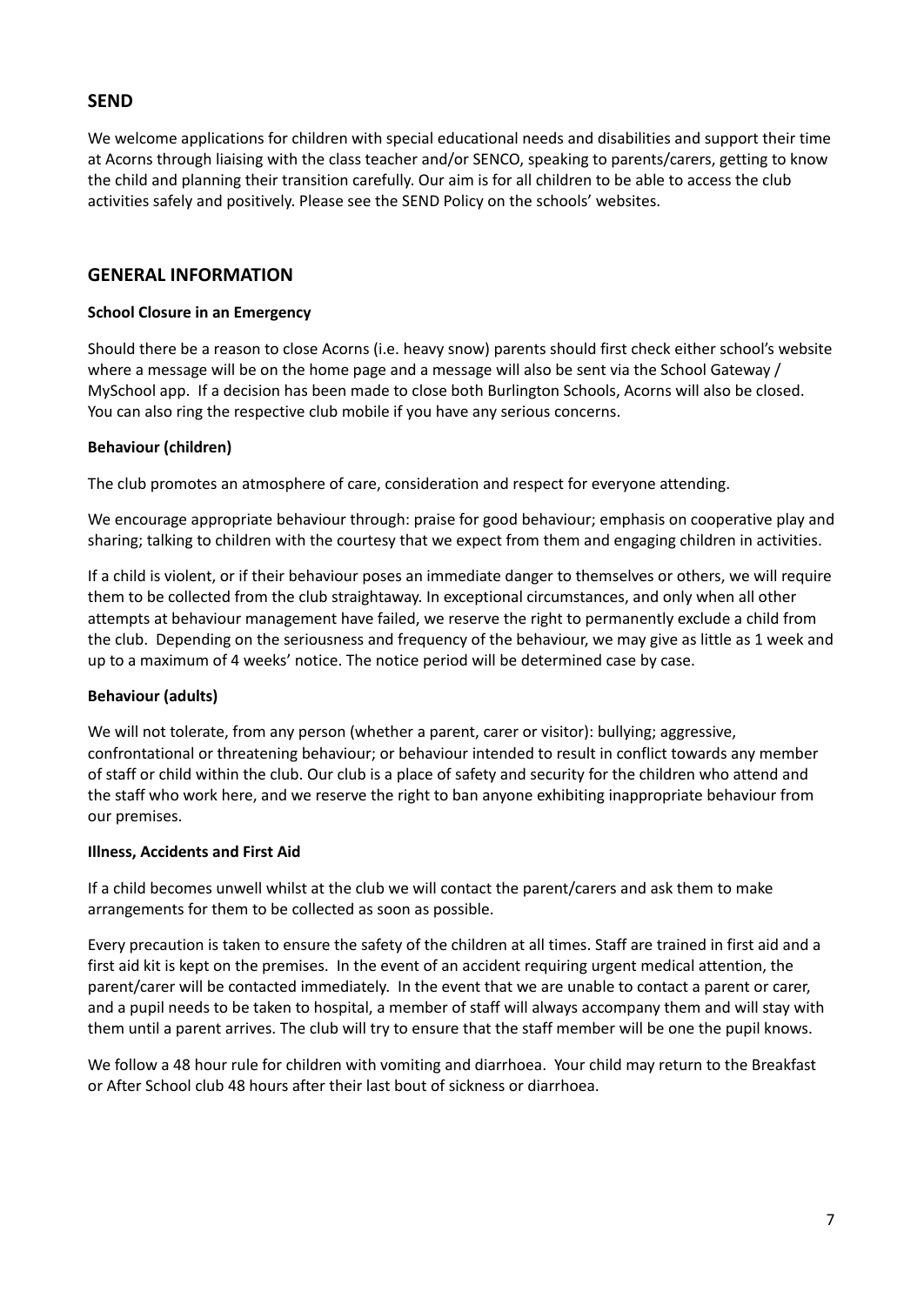# **Medication**

Please let the play leaders know if a child is taking prescribed medicine or has a medical condition, including asthma. If a child needs to take medication whilst at the club a **Permission to administer medication form** must be completed in advance and will be held by the club. Medicines stored in the schools offices cannot be removed and used in club hours, please make sure the club has the correct medicines for club use only.

#### **Involving Parents and Carers Procedures**

At Acorns we recognise the importance of working in partnership with parents and carers to ensure that every child is happy, healthy and safe whilst in our care.

We therefore aim to keep parents and carers fully informed of policies, events and activities at the club, by sharing information with them, answering questions and addressing any concerns.

We do our best to keep parents informed about the club by:

- Giving all parents a copy of our club's **Parent Handbook** which outlines how the club operates and includes contact details.
- Notifying the parents of their Nursery or Reception child's key person when they start at the club.
- Regularly updating the Acorns page on each school's website
- Making all of our policies available at the club for parents to consult whenever they like.
- Providing translations of our key policies and documents for parents who are non-English speakers, where possible/required.

We actively welcome parents and invite their input into the club in the following ways:

- We collect information from parents which will help their child to settle at the club (via the **Registration Forms**).
- We involve parents in settling their children in at the club (in accordance with our **Child Induction Procedures** – see page 2).
- We consult fully with parents to establish the care requirements for children with additional needs.
- We greet all parents when they arrive to collect their children, and exchange any relevant information (e.g. any accidents, participation in today's activities, etc.).
- We conduct two satisfaction surveys a year for parents and children at the club to gain regular feedback.
- All of our staff wear uniforms so that children and parents can easily identify them.
- We obtain parental permission for photographs.
- We can arrange for parental discussions with staff outside of club hours if necessary.
- We respect parents' input and opinions by responding promptly and appropriately to any complaints, in line with our **Complaints** procedure (see below).

#### **Complaints Procedure**

Queries, comments or the need to discuss any matters concerning a child, should be directed to the respective Club Contact. Please speak to them in person in the first instance or if you wish to put it in writing please send an email for their attention via the respective Acorns Administrator. Please refer to the school's complaint procedures on the Infant and Junior websites if you feel your concerns have not been adequately addressed.

#### **Visitors Procedure**

Acorns is committed to providing a safe and secure environment for the children in our care. When we have visitors to our club, we need to ensure that this will not have a detrimental effect on the children and that the person in question has a valid reason for visiting the club. All visitors will only be allowed entry to the club by prior arrangement.